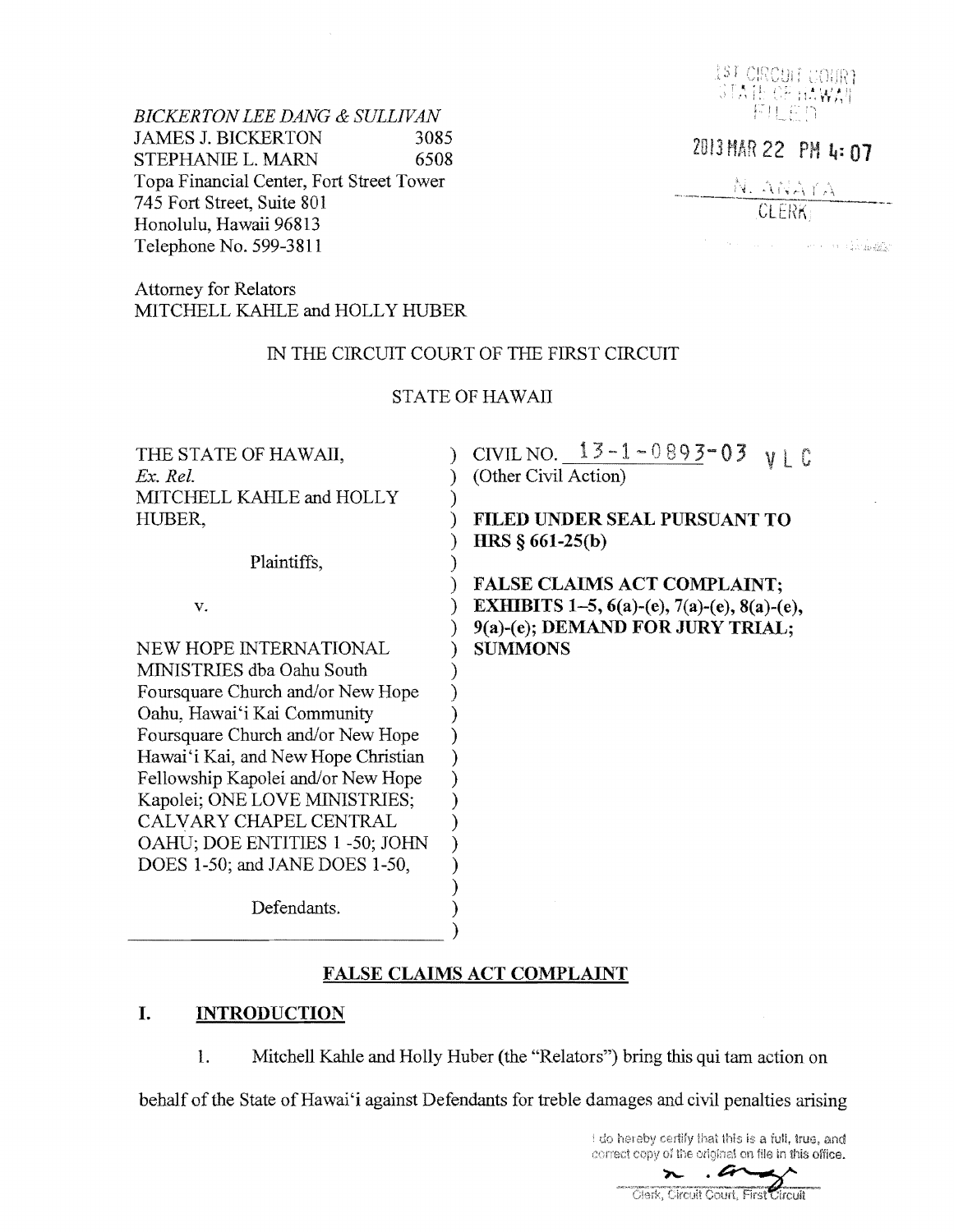from Defendants' false statements and false claims in violation of Hawai'i Revised Statutes ("HRS") § 661-21 et seq. The violations arise out of Defendants knowingly making, using, or causing to be made or used false records or statements to the State of Hawai'i in order to reduce or forego payment of rental fees and utilities charges that Defendants and Doe Entity Defendants actually owe to the State of Hawai'i for the use of public school facilities, knowingly concealing or knowingly and improperly avoiding or decreasing obligations to pay money to the State of Hawai'i, being the beneficiaries of inadvertent submissions of false claims to the State of Hawai'i, and failing to disclose the false claims to the State within a reasonable period of time after discovery of the false claims, and conspiring to commit any of the foregoing violations of HRS § 661-21.

2. As required by HRS § 661-25(b), Relators shall promptly serve on the State of Hawai'i, through the Office of the Attorney General of the State of Hawai'I, a written disclosure of substantially all material evidence and information related to the complaint. This written disclosure statement is supported by material evidence known to Relators at their filing and establishing the existence of Defendants' false claims. Because the statement includes attorneyclient communications and work product of Relators' attorneys, and is submitted to the Attorney General in his capacity as potential co-counsel in the litigation, the Relators understand and expect this disclosure to be confidential.

#### **II. JURISDICTION AND VENUE**

3. This Court has jurisdiction over this actual controversy under HRS § 661-21 and HRS  $\S$  603-21.5 since the amount in controversy, exclusive of interest, fees and costs exceeds the amount of \$20,000.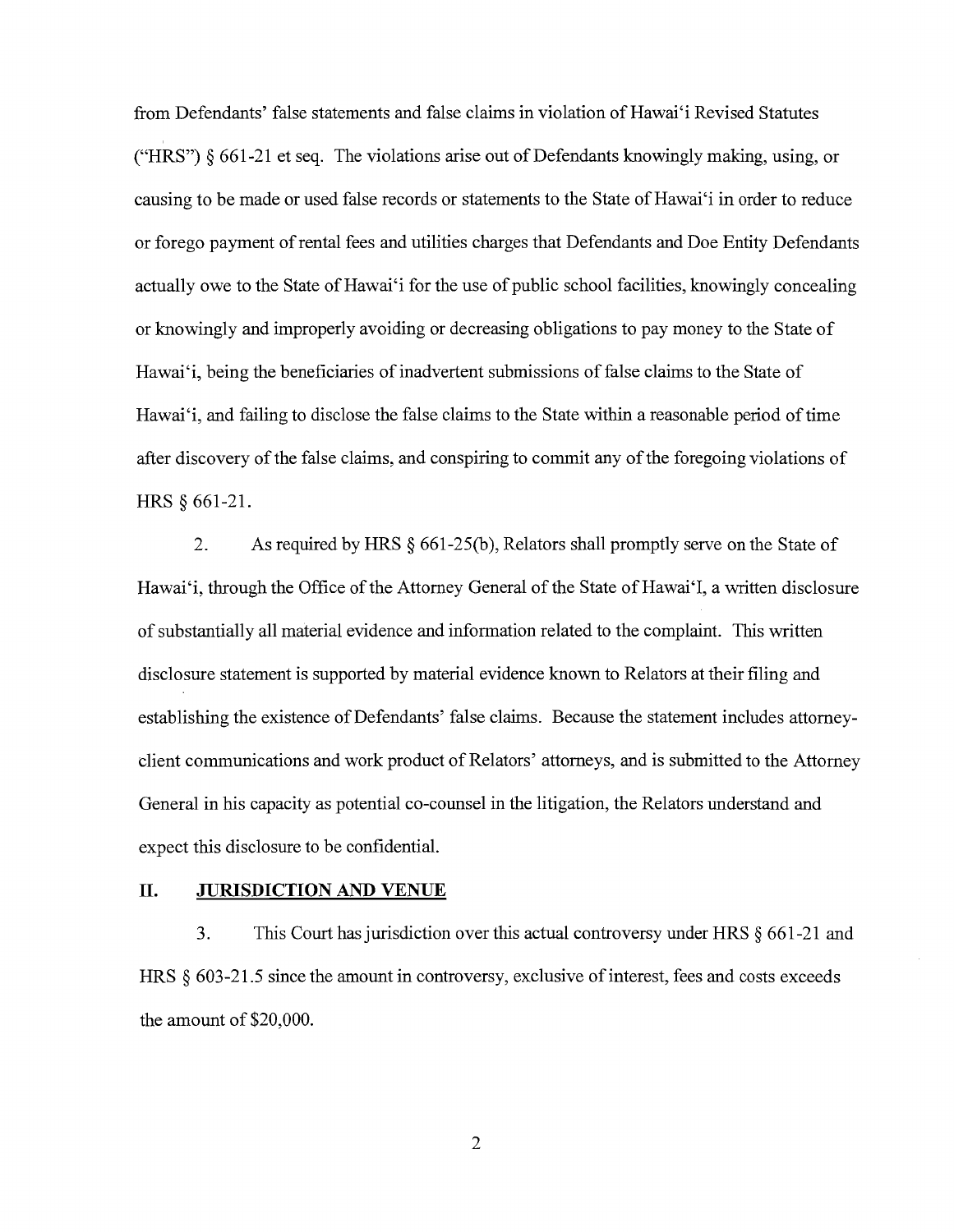4. The First Circuit Court of the State of Hawai'i is the proper venue for this action pursuant to HRS § 603-36 because the claim for relief arose in the City and County of Honolulu and both Plaintiff the State of Hawai'i and Relators and Defendants are domiciled and do business in the City and County of Honolulu, State of Hawai'i.

#### **II. PARTIES**

5. Relators are citizens of the United States and residents of the City and County of Honolulu, State of Hawai'i from 1992 to the present. Relators bring this action based on their direct, independent, and personal knowledge and also on information and belief.

6. Relators are original sources of this information to the State ofHawai'i. Relators have direct and independent knowledge of the information on which the allegations are based and have voluntarily provided the information to the Attorney General of the State of Hawai'i before filing an action under HRS § 661-21 which is based on the information.

7. The State of Hawai'i is the rightful owner of all public school buildings, facilities and grounds, and has enacted a regulation that all public school buildings, facilities, and grounds shall be available for general recreational purposes and for public and community use whenever these activities do not interfere with the normal and usual activities of the school and its pupils. Title 8, Chapter 39 of the Hawai'i Administrative Rules ("HAR") further provides that users of public school buildings, facilities, and grounds who are organizations, groups, or individuals who do not belong to Type I or Type 11 category, including churches, private schools, universities, business enterprises, special interest classes, and other individuals, organizations, or activities utilizing school facilities and charging a fee or tuition, or collecting a donation or offering, shall be assessed hourly rental fees and service charges for utilities, based on actual use.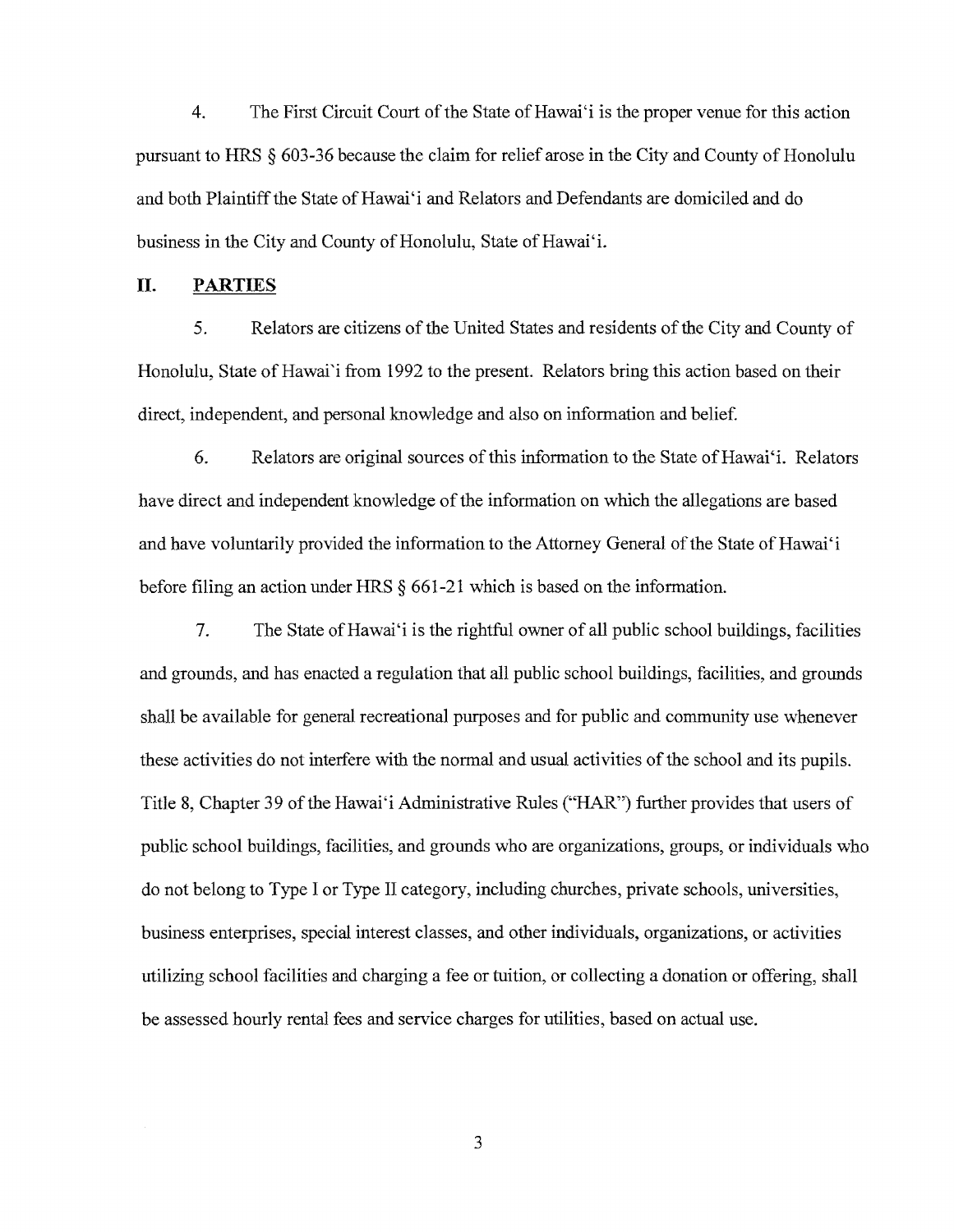8. Under HAR §8-39-7(d), persons renting public school facilities for events which involve large crowds or greater risk of injury to participants due to the type of activity are required to carry general liability coverage in the amount of \$1,000,000 per incident of personal injury.

9. Under HAR §8-39-7(f), persons renting public school facilities for carnivals, fairs, and other large activities "shall provide and pay for the installation of necessary electrical service lines and meters" and "[c]onnection of electrical lines to a school's system shall be prohibited."

10. Defendant New Hope International Ministries is and has been a domestic nonprofit corporation registered to do business in the State of Hawai'i. Defendant New Hope International Ministries does business as the following churches: (a) Defendant Oahu South Foursquare Church and/or New Hope Oahu; (b) Defendant Hawai'i Kai Community Foursquare Church and/or New Hope Hawai'i Kai; and (c) Defendant New Hope Christian Fellowship Kapolei and/or New Hope Kapolei.

12. Defendant One Love Ministries is and has been a domestic nonprofit corporation registered to do business in the State ofHawai'i at all times pertinent hereto.

13. Defendant Calvary Chapel Central Oahu is and has been a domestic nonprofit corporation registered to do business in the State of Hawai'i at all times pertinent hereto.

14. Defendants Doe Entities 1-50 (hereinafter "Doe Entity Defendants") are legally registered domestic nonprofit corporations and/or business entities in the City and County of Honolulu, the County of Maui, the County of Hawai'i, or the County of Kauai, State of Hawai'i, at all times pertinent hereto, who have knowingly made use, or caused to be made or used, false records or statements to conceal, avoid, or decrease rental obligations and/or service charges for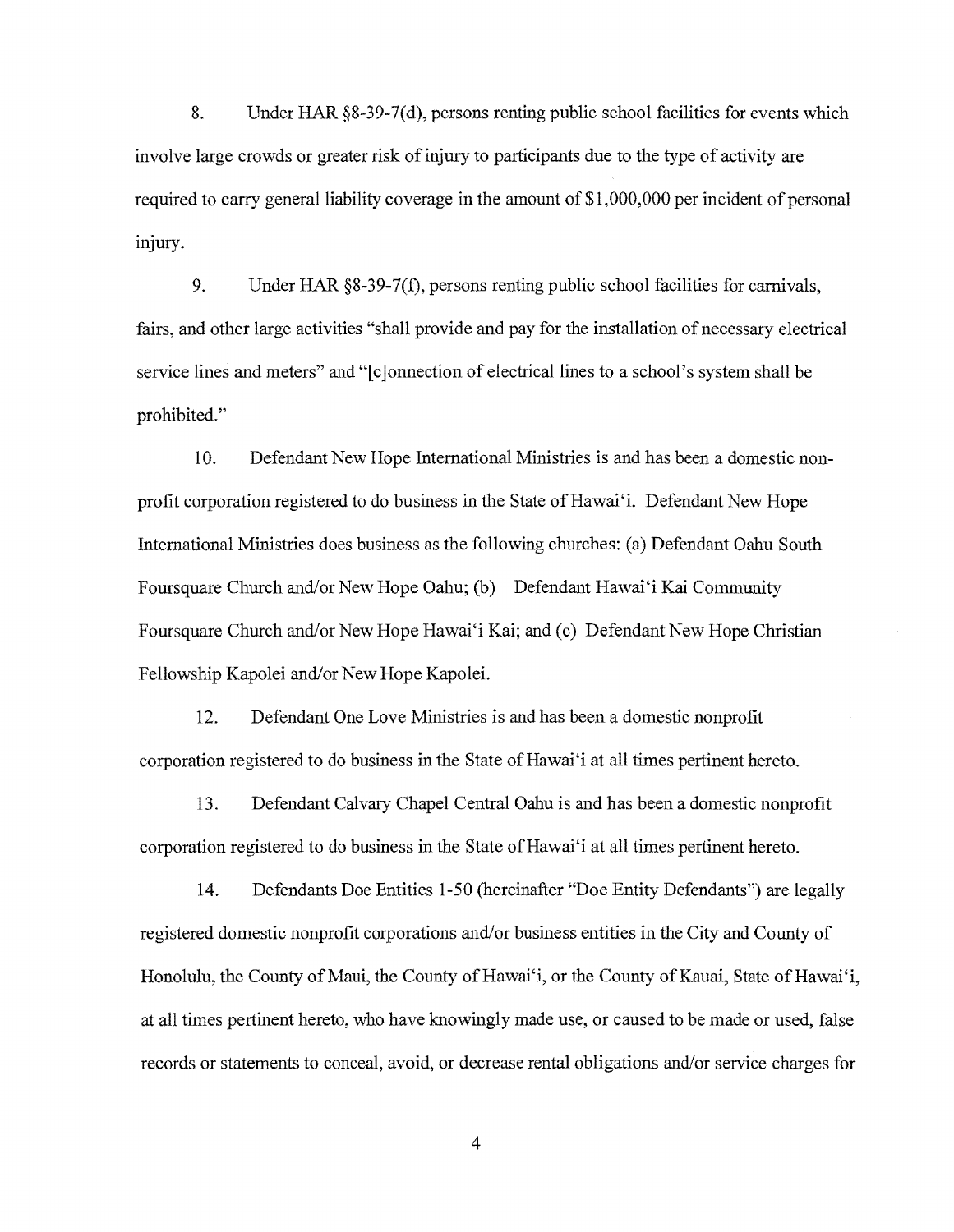utilities to the State of Hawai'i, or are individuals who are the beneficiaries of an inadvertent submission of a false claim to the State of Hawai'i, who discovered the falsity of the claim and failed to disclose the false claim within a reasonable time after discovery of the false claim. Doe Entity Defendants are individuals whose true identities and capacities are as yet unknown to the Relators and their counsel, despite diligent inquiry and investigation, and who acted herein as described more particularly below, or who ordered, directed, ratified, approved, or conspired with others to violate Chapter 39 of HAR and/or HRS  $\S$  661-21, and who in some manner or form not currently discovered or known to the Relators and their counsel may have contributed to or be responsible for monies owed to the State of Hawai'i not being paid by, or collected from, those entities who used buildings, facilities, and grounds of public schools. The true names and capacities of the Doe Entity Defendants will be substituted as they become known. Relators pray for leave to certify the true names, identities, capacities, activities and/or responsibilities of Doe Entity Defendants when, through further discovery in this case, the same are ascertained. Relators have made a good faith effort to identify said Doe Entity Defendants prior to filing the complaint, including investigating activities of users of public school buildings, facilities, and grounds, conducting research on the Internet, and reviewing documents and records.

15. John Does 1-60 and Jane Does 1-60 (hereinafter "Doe Individual Defendants") are individuals whose true identities and capacities are as yet unknown to Relators and their counsel, who have knowingly made use, or caused to be made or used, false records or statements to conceal, avoid, or decrease rental obligations and/or service charges for utilities to the State of Hawai'i, or are individuals who are the beneficiaries of an inadvertent submission of a false claim to the State of Hawai'i, who discovered the falsity of the claim and failed to disclose the false claim within a reasonable time after discovery of the false claim. Doe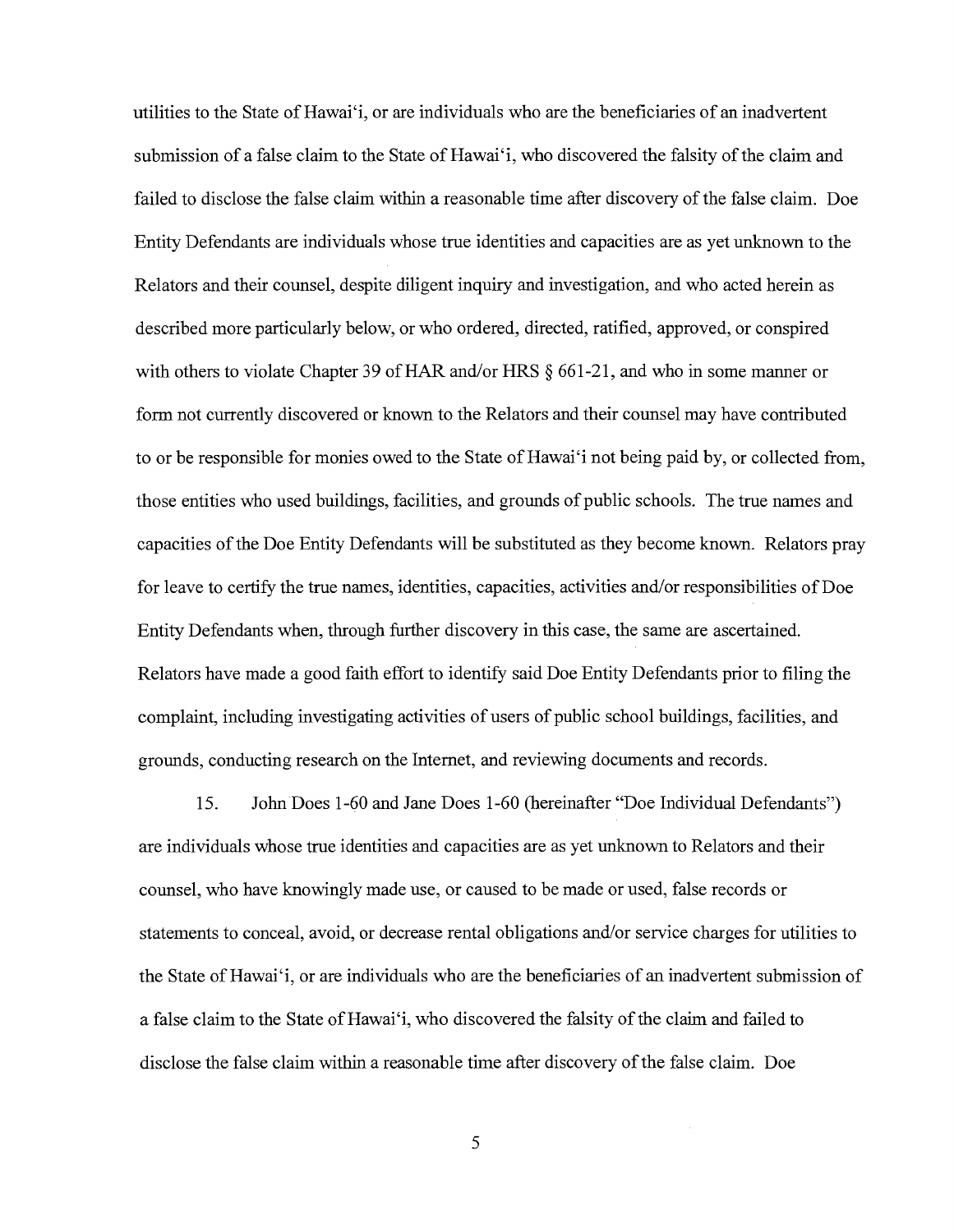Individual Defendants include but are not limited to persons in the employ of the State of Hawai'i who arranged for or facilitated or permitted the unpaid use of State property by the named Defendants. These Doe Individual Defendants are individuals whose true identities and capacities are as yet unknown to the Relators and their counsel, despite diligent inquiry and investigation, and who acted herein as described more particularly below, or who ordered, directed, ratified, approved, or conspired with others to violate Chapter 39 of HAR and/or HRS § 661-21, and who in some manner or form not currently discovered or known to the relators and their counsel may have contributed to or be responsible for monies owed to the State of Hawai'i not being paid or collected by users who rented buildings, facilities, and grounds of public schools. The true names and capacities of the Doe Individual Defendants will be substituted as they become known. Relators pray for leave to certify the true names, identities, capacities, activities and/or responsibilities of Doe Individual Defendants when, through further discovery in this case, the same are ascertained. Relators have made a good faith effort to identify said Doe Individual Defendants prior to filing the complaint, including investigating activities of users of public school buildings, facilities, and grounds, conducting research on the internet, and reviewing documents and records.

## **Ill. FACTS COMMON TO ALL COUNTS**

16. In December 2011, Relators began an independent investigation into whether or not churches using public schools for their religious services or other events were paying the full and proper amounts in rental fees and utilities charges as required under Title 8, Chapter 39 of the HAR ("Chapter 39"), and as set forth in the Department of Education ("DOE") Fee Schedule Worksheet ("Fee Schedule") and in the DOE Standard Practices Document No. SP 6110: Use of School Buildings, Facilities, and Grounds ("Standard Practices"). True and correct copies of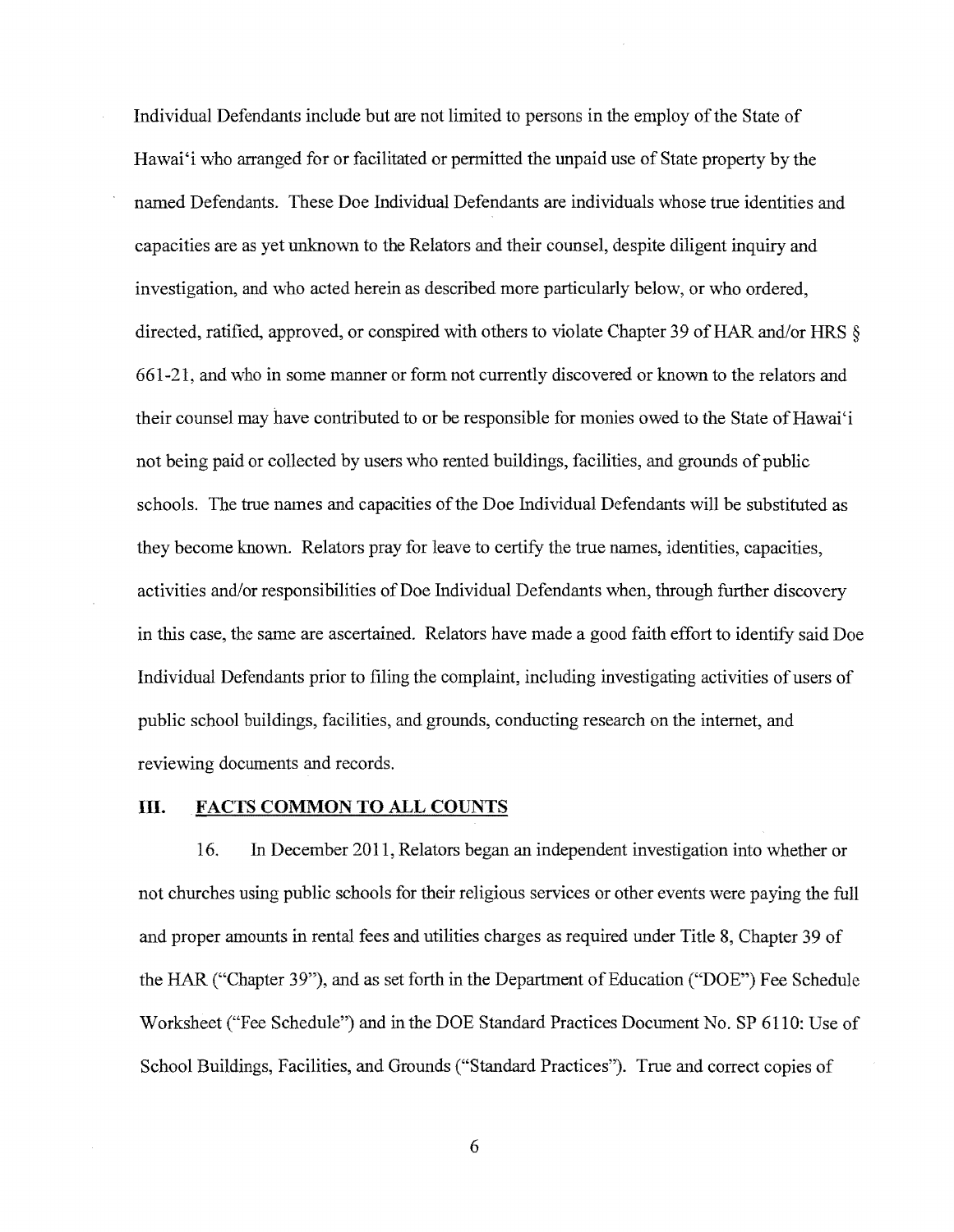Chapter 39, the Fee Schedule, the Standard Practices, the Superintendent's Memorandum, and the Board of Education's Accountability Policy are attached hereto as "Exhibits 1-5" and are incorporated herein by reference as though fully set forth.

17. Relators first sought to obtain copies of all existing "current contracts or agreements" between churches and Hawai'i public schools by submitting a request for public information to the DOE Superintendent under the Uniform Information Practices Act ("UIP A") or HRS § 92F. In February 2012, Relators obtained 542 form "BO-l Application[s] for Use of School Buildings, Facilities or Grounds" that had been made, presented, and used by 189 churches to request and reserve the use of facilities at 137 public schools. Relators' thorough review of these BO-l Applications combined with Relators' investigation of actual use of the State properties by the churches indicated that many of the churches may not be paying the full and proper amounts in rental fees and utilities charges as established under Chapter 39.

18. Since BO-1 Applications represent only the use *claimed* by the various churches, discovery and verification of the *actual* use required Relators to investigate sources external to these government records. Therefore Relators began a rigorous, yearlong, church-by-church, boots-on-the-ground investigation, involving on-site surveillance and/or on-line research; wherein Relators have discovered significant discrepancies between the small number of hours Defendants claimed or reported on their BO-l Applications and the relatively large number of hours these same churches have been observed or have admitted using school facilities.

19. By comparing the Defendants' claimed use with their actual use, Relators were able to calculate the amounts in unpaid rental fees and utilities charges. Relators have calculated that the Defendants currently owe the State of Hawai'i **more** than \$5.6 **million** for unpaid or underpaid rental fees and utilities charges over the past six years. HAR §8-39-5 stipulates that

7

J.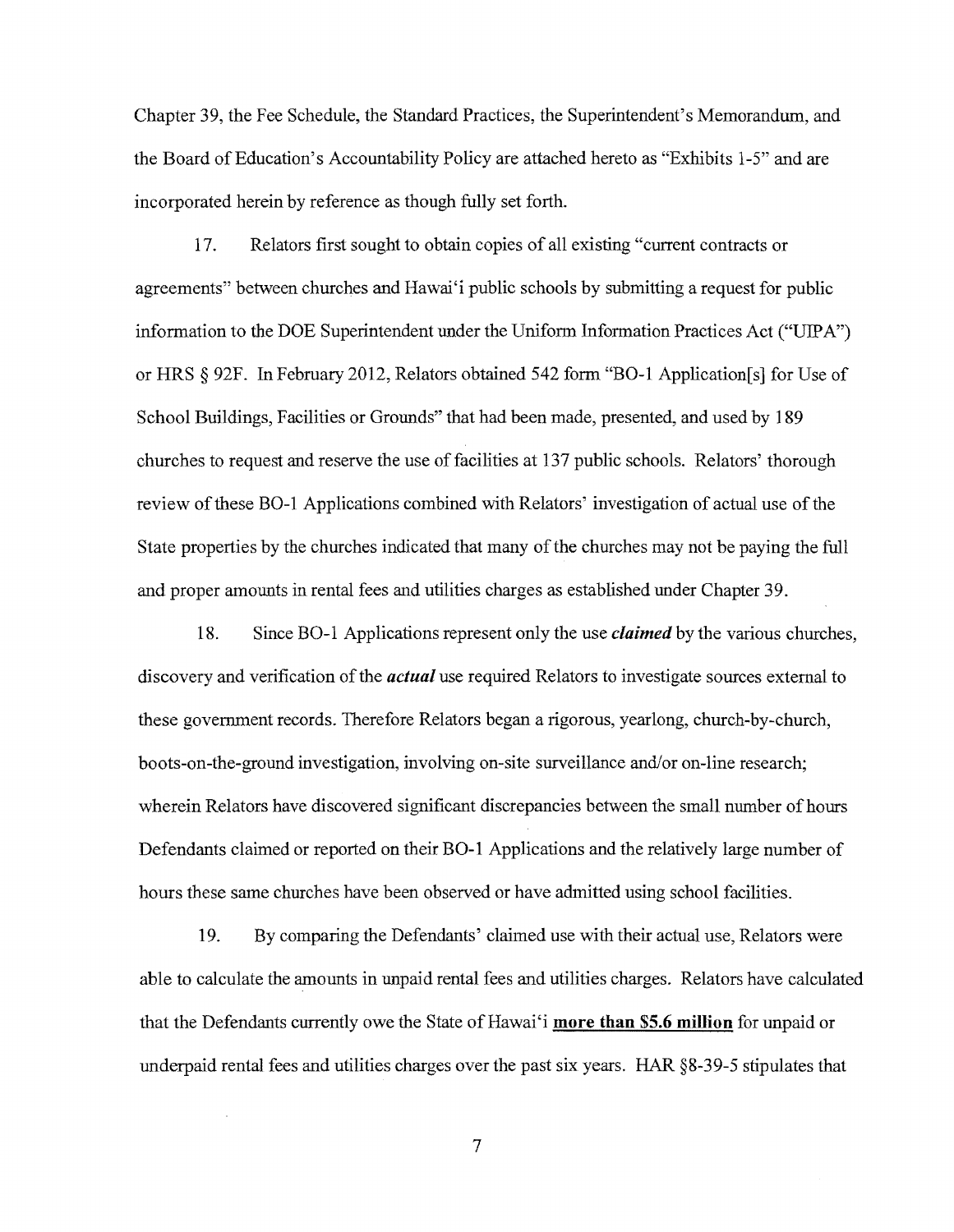rental fees and utilities charges shall be calculated to "recover costs" that the schools incur when its buildings and facilities are rented, including the administrative costs in renting the school's buildings and facilities. The DOE's Fee Schedule states: "The charges include the 25% fee for administrative costs." Based upon the Defendants' actual use exceeding their claimed use of school facilities, the costs to the school have not been paid. Relators provided 2,242 Bates numbered pages of evidence and other information in their written disclosure statement to the Attorney General.

20. Defendants and Doe Entity Defendants have routinely underrepresented their intended and actual use of Hawai'i public school buildings, facilities, grounds, and parking lots, and as a direct and proximate result have avoided paying several millions of dollars to the State of Hawai'i as hourly rental fees and/or utilities charges that they owed based upon their actual use. Copies of each Defendants' BO-l forms representing claimed use of public schools for the 2011-2012 school year are attached hereto as "Exhibit  $6(a) - 6(e)$ " and are incorporated herein by reference as though fully set forth.

21. Copies of documentation evidencing the amounts Defendants actually paid to the State of Hawai'i for the 2011-2012 school year are attached as "Exhibit 7(a) - 7(e)" and are incorporated herein by reference as though fully set forth.

22. Copies of some of the documentation and records evidencing the actual use by Defendants of public school buildings, facilities, and grounds are attached as "Exhibit  $8(a)$  – 8(e)" and are incorporated herein by reference as though fully set forth. Evidence of Defendants' actual use of public school buildings, facilities and grounds includes, but is not limited to, webpages from Defendants' web sites stating the dates and times for members to show up to help set up before services, photographs showing the times Defendants first arrive to set up for their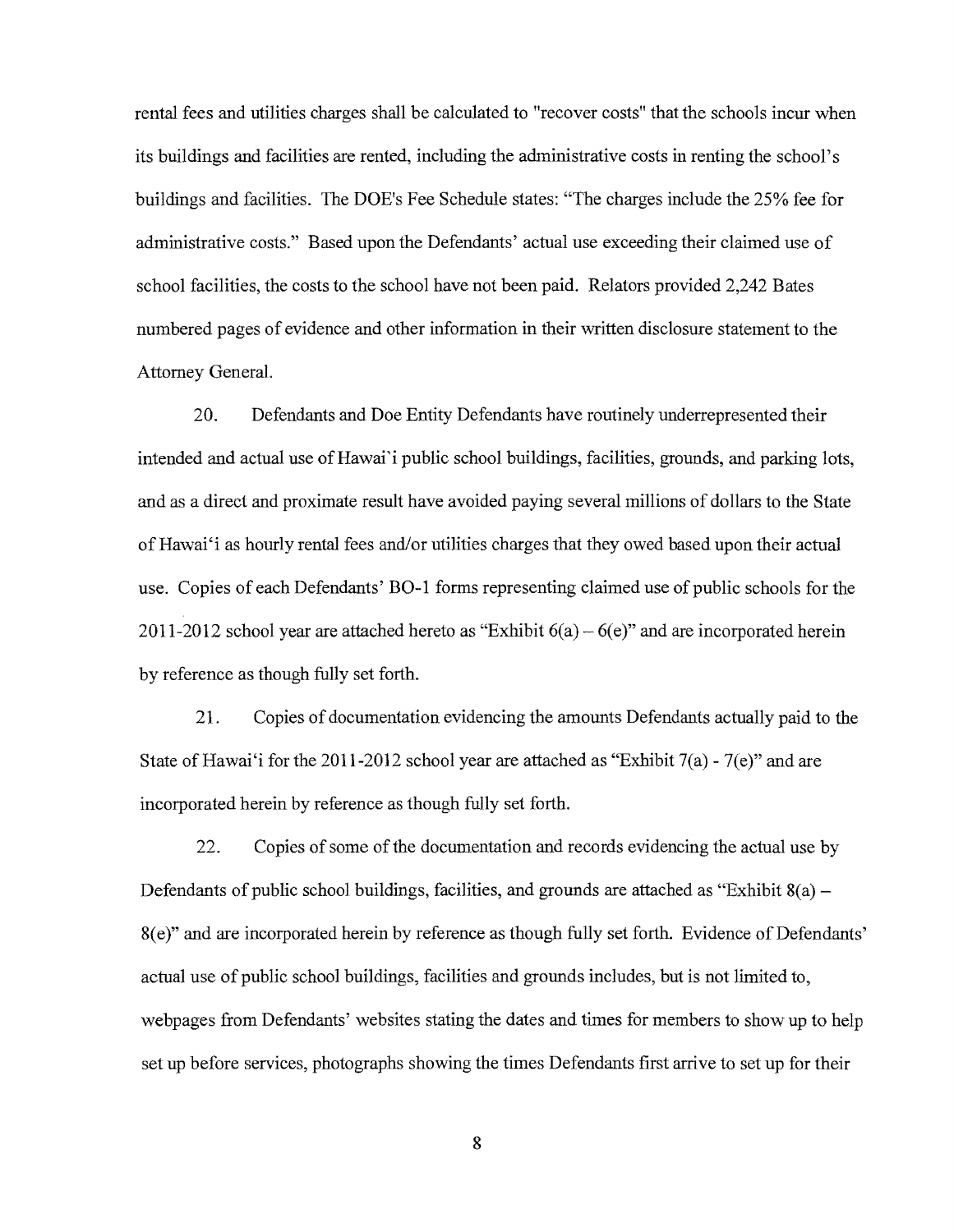services, and when they leave, photos depicting the number of attendees at the services and the lighting, sound, and production equipment, news articles, and emails and letters between Defendant's representatives and school or Department of Education officials acknowledging Defendants' actual use exceeds their stated use of public schools.

23. Spreadsheets itemizing what each Defendant actually used, the amount of rental fees and utilities charges that would be due based upon actual use, the amount each of the Defendants, and the amount of the underpayment is attached hereto as "Exhibit  $9(a) - 9(e)$ " and is incorporated herein by reference as though fully set forth.

24. Although Defendants' religious services and events are attended by as many as one thousand people, and in some cases, by as many as eight to ten thousand people each weekend, according to BO-l Applications, it does not appear that Defendants were required to obtain general liability insurance, albeit their events involved large crowds, and albeit that there is a risk of personal injury at these events. Defendants have avoided paying insurance premiums that they should have paid, and have put the State of Hawai<sup>'</sup>i and its taxpayers at risk of being held liable as the landowner in the event of personal injury at one of Defendants' events held on public school property.

25. Relators *also* learned during their investigation that Defendants' consumption of electricity and other utilities, such as water and sewer, is excessive, based upon the large number of attendees each weekend, the use of air-conditioned facilities, as well as lighting, sound, and production equipment for religious services that are broadcast on television or streamed over the Internet. Relators also observed that Defendants connected electrical lines to the school's system, which is prohibited by HAR §8-39-7(f), and have not provided or paid for the installation of separate electrical service lines and meters. Relators allege that Defendants have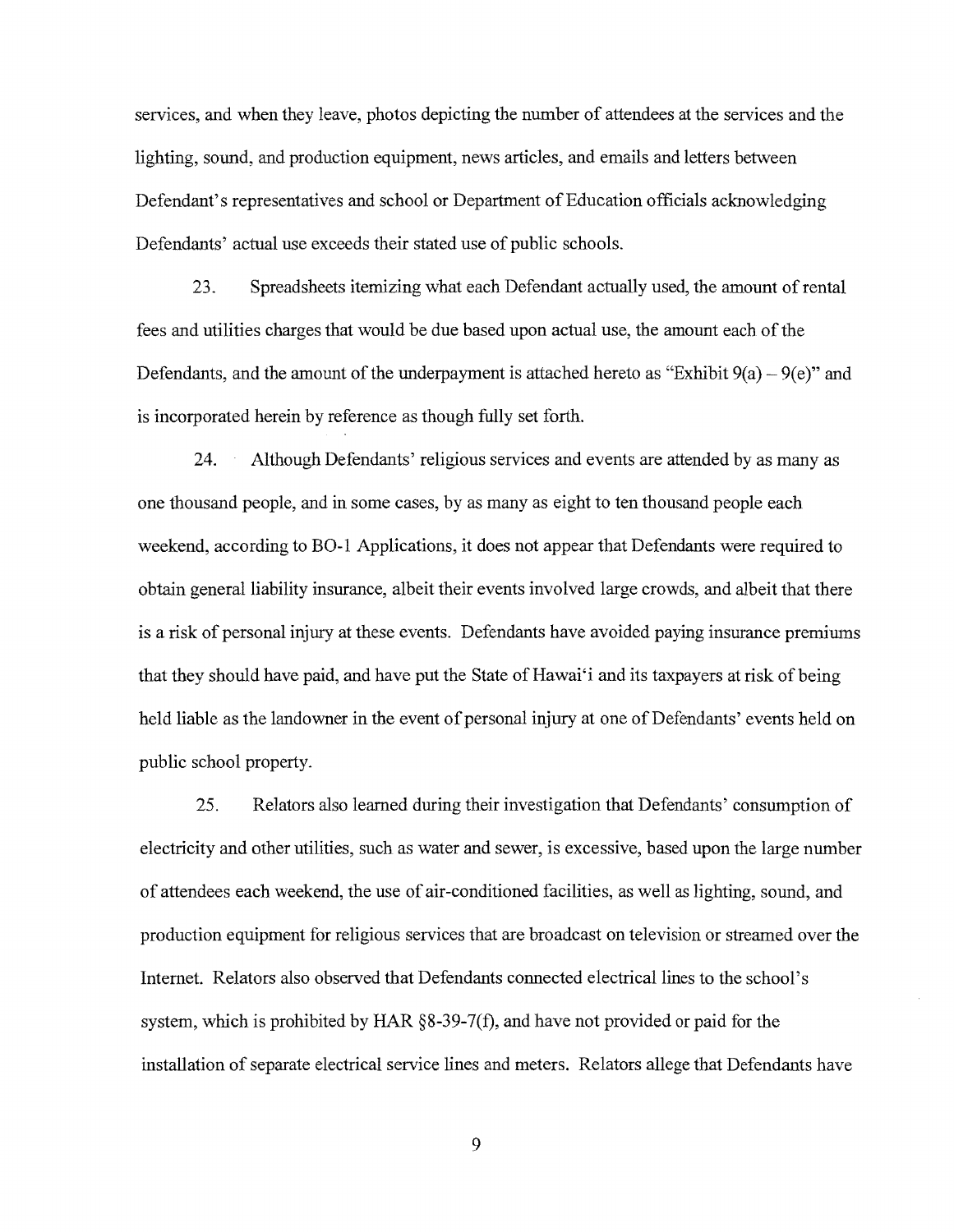cost the State ofHawai'i several thousand dollars each month as a result of their excessive use of electricity, water consumption and sewer usage at public schools.

26. As taxpayers and concerned citizens, Relators seek legal regress to recover all underpaid and unpaid rental fees and service charges for utilities that are due to the Department of Education, State of Hawai'i, and each of the individual affected schools and districts.

27. By falsely representing the length of time of their actual use of public school buildings, facilities and grounds, and/or by failing to disclose the full extent of their actual use of public school buildings, facilities, Defendants, Doe Entity Defendants, and Doe Individual Defendants knowingly misled the State of Hawai'i into accepting payment for rental fees and service charges for utilities that was substantially less than the actual amounts Defendants and Doe Entity Defendants owed, and knowingly concealed and/or knowingly and improperly avoided or decreased Defendants' and Doe Defendant Entities' obligations to pay money to the State of Hawai'i.

27. By failing to pay the rental fees and utilities charges that were actually owed, by failing to obtain general liability coverage, and by connecting electrical lines to the school's system, Defendants and Doe Entity Defendants were the beneficiaries of intentional and/or inadvertent submissions of false claims to the State of Hawai'i.

#### COUNT I

*(Violation of HRS* **§ 661-21** *(a)(6) "Knowingly makes, uses, or causes to be made or used, a false record or statement material to an obligation to payor transmit money or property to the State, or knowingly conceals or knowingly and improperly avoids or decreases an obligation to payor transmit money or property to the State" by Defendants, Doe Entity Defendants, and Doe Individual Defendants)* 

28. Relators re-allege and incorporate the allegations in paragraphs 1 through 27 as if fully set forth herein.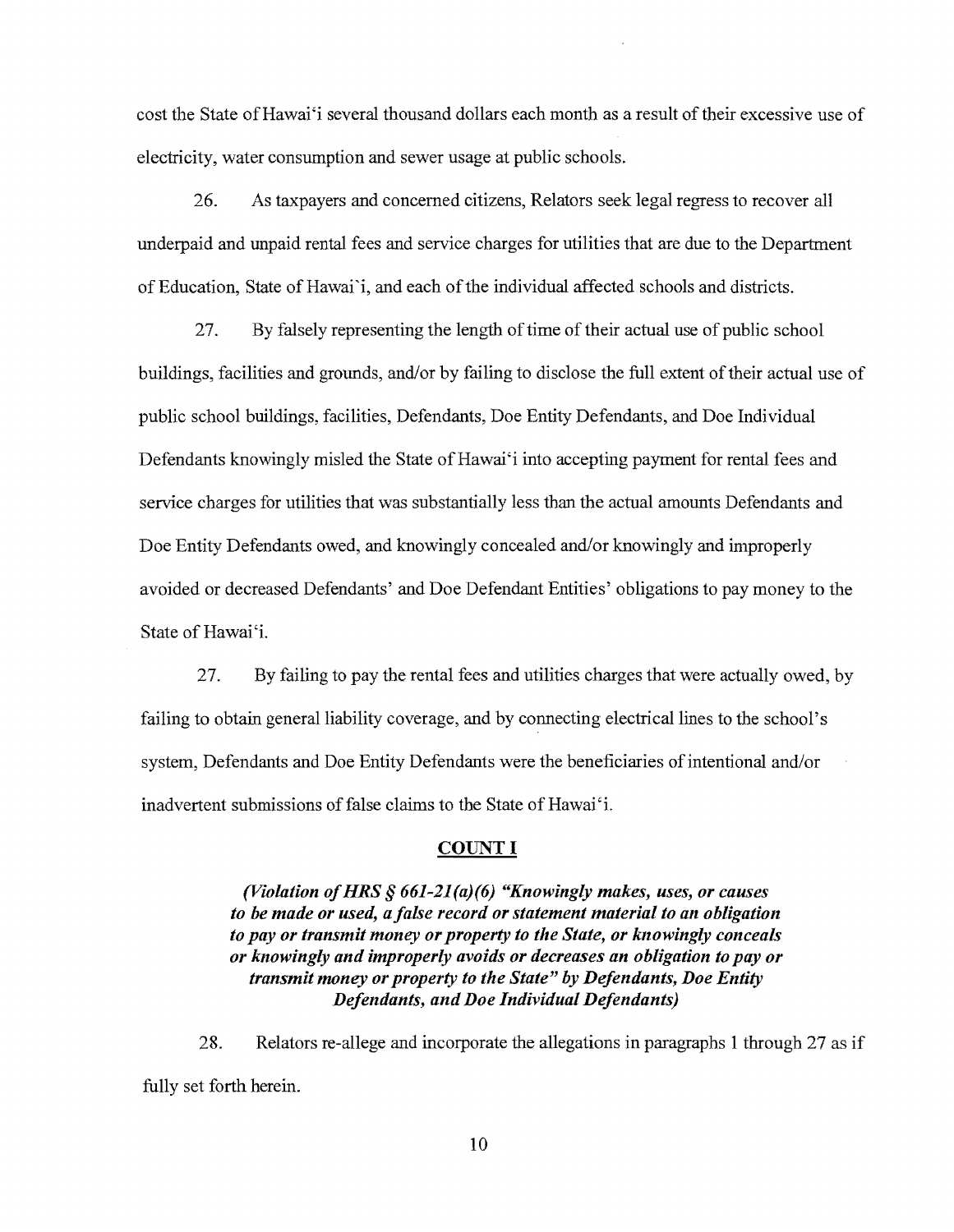29. Defendants, Doe Entity Defendants, and Doe Individual Defendants knowingly made, caused to be made or used, a false record or statement material to an obligation to payor transmit money or property to the State, or knowingly concealed, or knowingly and improperly avoided or decreased an obligation to payor transmit money or property to the State for the full and proper rental fees and utilities charges owed to the State of Hawai'i.

30. Defendants' course of conduct violates Chapter 39 of HAR and/or HRS § 661-21.

31. The State of Hawai'i, unaware of the falsity of the claims and/or statements made by Defendants, Doe Entity Defendants, and Doe Individual Defendants, and in reliance on the accuracy thereof, accepted substantially less monies as payment of rental fees and service charges for utilities from Defendants, Doe Entity Defendants, imd Doe Individual Defendants than was actually owed.

#### COUNT II

## *(Violation of HRS* § 661-21 *(a)(7) "Is a beneficiary of an inadvertent submission of a false claim to the State, who subsequently discovers the falsity of the claim, and fails to disclose the false claim to the State within a reasonable time after discovery of the false claim" by Defendants and Doe Entity Defendants*

32. Relators re-allege and incorporate the allegations of paragraphs 1 through 31 as if fully set forth herein.

33. Defendants and Doe Entity Defendants used public school buildings, facilities, and/or grounds, and incurred obligations to pay rental fees and service charges for utilities in accordance with Chapter 39.

34. Defendants and Doe Entity Defendants are the beneficiaries of inadvertent submissions of false claims to the State of Hawai'i, who subsequently discovered the falsity of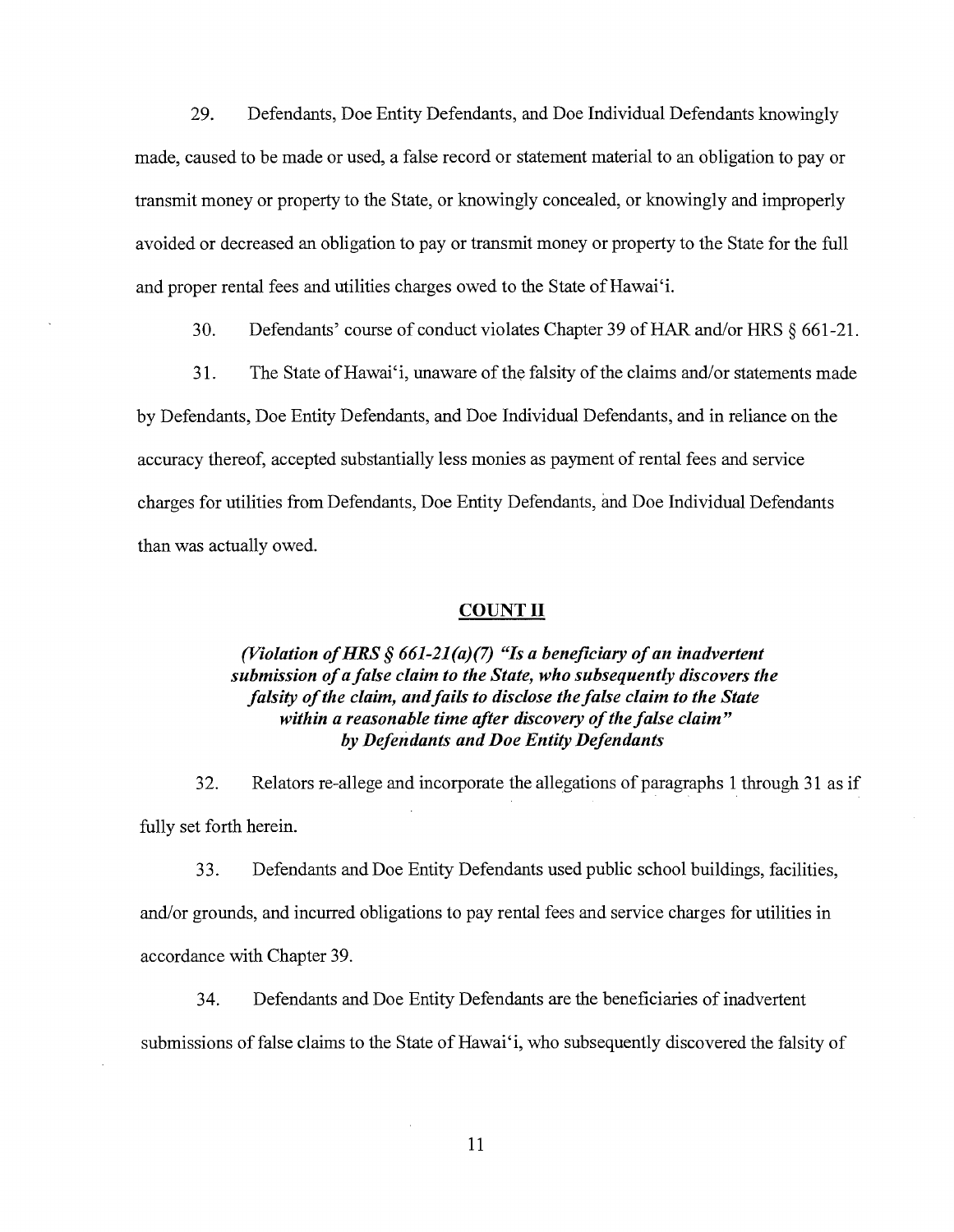the claims, and failed to disclose the false claims to the State of Hawai'i within a reasonable time after discovery of the false claims.

35. The State of Hawai'i, unaware of the falsity of the claims and/or statements made by Defendants and Doe Entity Defendants, and in reliance on the accuracy thereof, accepted substantially less monies as payment of rental fees and utilities charges from Defendants and Doe Entity Defendants than Defendants and Doe Entity Defendants actually owed based on their actual usage of public school buildings, facilities, and grounds, and was damaged to the extent that the rental fees and utilities charges received were substantially less than the amount that was due.

#### COUNT III

# *(Violation ofHRS* § *661-21(a)(8) "Conspires to commit violations of HRS* § 661-21 *(a)(6) and/or* § 661-21 *(a)(7)") by Defendants, Doe Entity Defendants, and Doe Individual Defendants*

36. Relators re-allege and incorporate the allegations of paragraphs 1 through 35 as if fully set forth herein.

37. Defendants, Doe Entity Defendants, and Doe Individual Defendants combined, conspired, and agreed together to knowingly make, cause to be made or used, a false record or statement material to an obligation of Defendants and Doe Entity Defendants to payor transmit money or property to the State, or knowingly concealed, or knowingly and improperly avoided or decreased an obligation to payor transmit money or property to the State for the full and proper rental fees and utilities charges owed to the State of Hawai'i and/or are the beneficiaries of inadvertent submissions offalse claims to the State of Hawai'i, who subsequently discovered the falsity of the claim, and failed to disclose the false claim to the State within a reasonable time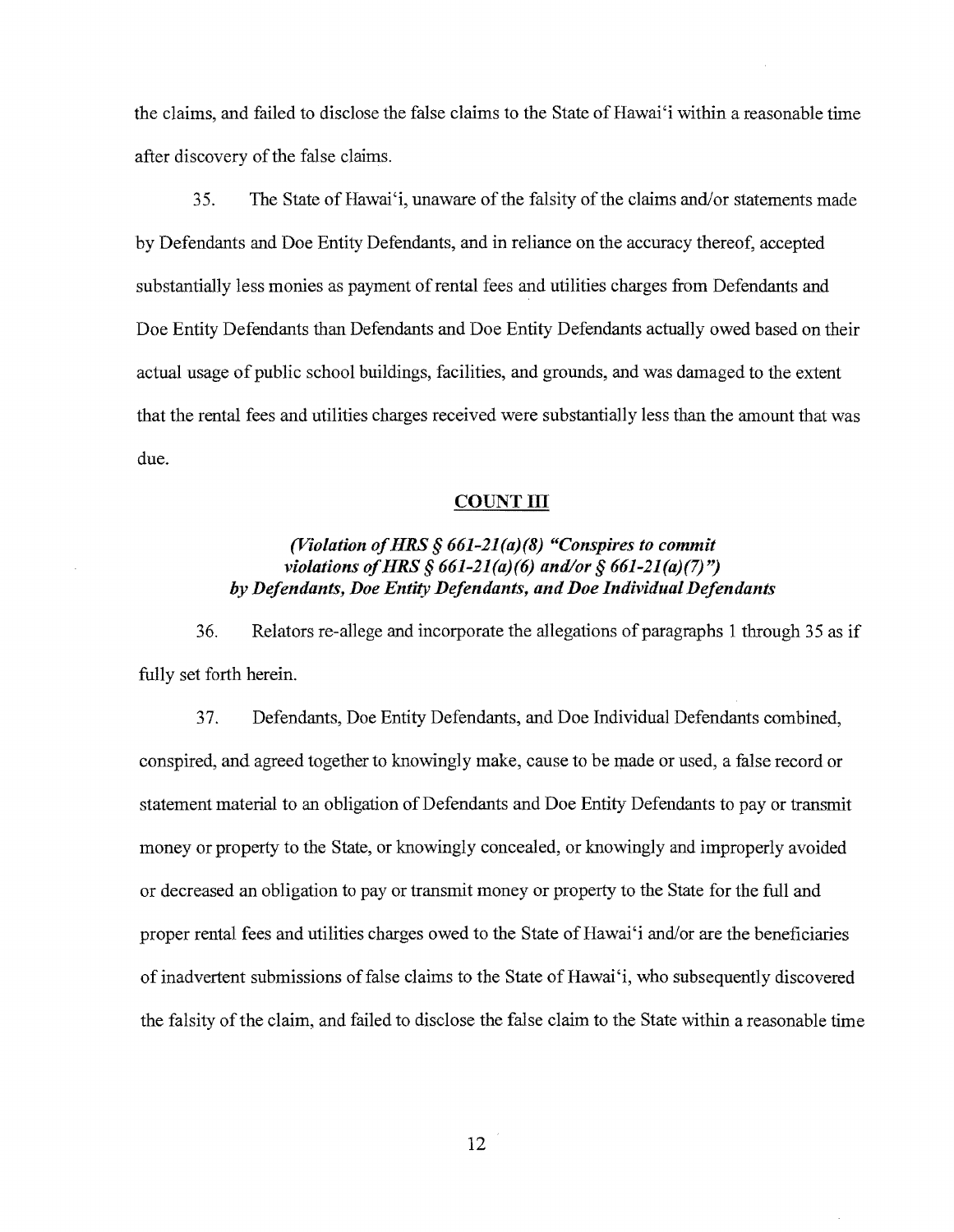after discovery of the false claim, and committed other overt acts set forth above in furtherance of that conspiracy, all in violation of HRS  $\S$  661-21.

#### **PRAYER FOR RELIEF**

WHEREFORE Relators respectfully request this Court to enter judgment against

Defendants, Doe Entity Defendants, and Doe Individual Defendants, as follows:

- (a) That the State of Hawai'i be awarded damages in the amount of three times the damages sustained by the State of Hawai'i because of the false claims and fraud alleged within this Complaint, as HRS § 661-21 provides;
- (b) That civil penalties of not less than \$5,500 and not more than \$11,000 be imposed for each and every false claim that defendants presented to the State of Hawai'i;
- (c) That pre- and post-judgment interest be awarded, along with reasonable attorneys' fees, costs, and expenses which the Relators necessarily incurred in bringing and pressing this case;
- (d) That the Court grant permanent injunctive relief to prevent any recurrence of the violations ofHRS § 661-21 for which redress is sought in this Complaint;
- (e) That the Relators be awarded the maximum amount allowed to them pursuant to HRS § 661-21 *et seq.;* and
- (f) That this Court award such other and further relief as it deems proper.

DATED: Honolulu, Hawaii,  $N |$ arch  $21_1 2013$ 

Stephin / Mer

STEPHANIE L. MARN Attorneys for Relators MITCHELL KAHLE and HOLLY HUBER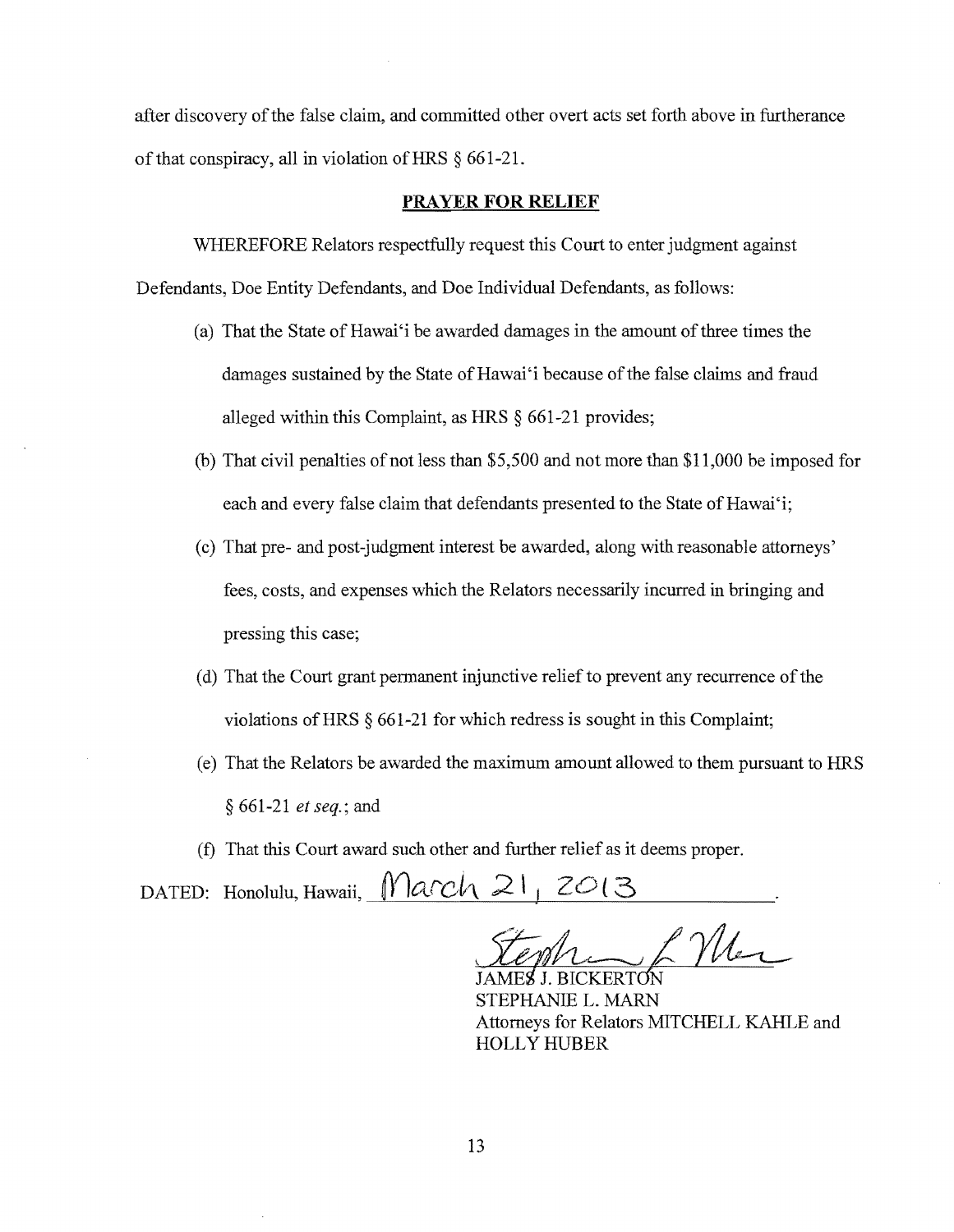# IN THE CIRCUIT COURT OF THE FIRST CIRCUIT

## STATE OF HAWAII

| THE STATE OF HAWAII,<br>Ex. Rel.                                                                                                                                                                                                                                                                                                                                                           | CIVIL NO.                                         |
|--------------------------------------------------------------------------------------------------------------------------------------------------------------------------------------------------------------------------------------------------------------------------------------------------------------------------------------------------------------------------------------------|---------------------------------------------------|
| MITCHELL KAHLE and HOLLY<br><b>HUBER</b>                                                                                                                                                                                                                                                                                                                                                   | FILED UNDER SEAL PURSUANT TO HRS<br>$§ 661-25(b)$ |
| Plaintiffs.<br>V.                                                                                                                                                                                                                                                                                                                                                                          | <b>DEMAND FOR JURY TRIAL</b>                      |
| NEW HOPE INTERNATIONAL<br>MINISTRIES dba Oahu South Foursquare<br>Church and/or New Hope Oahu, Hawai'i<br>Kai Community Foursquare Church<br>and/or New Hope Hawai'i Kai, and New<br>Hope Christian Fellowship Kapolei and/or<br>New Hope Kapolei; ONE LOVE<br>MINISTRIES; CALVARY CHAPEL<br>CENTRAL OAHU; DOE ENTITIES 1 -<br>50; JOHN DOES 1-50; and JANE DOES<br>$1-50,$<br>Defendants. |                                                   |

### **DEMAND FOR JURY TRIAL**

Relators, on behalf of themselves and the State of Hawai'i, demand a jury trial on all

claims alleged herein.

 $\Box$ DATED: Honolulu, Hawaii,  $Macch$  21, 2013

XING LANDER THE Attorneys for Relators MITCHELL KAHLE and HOLLY HUBER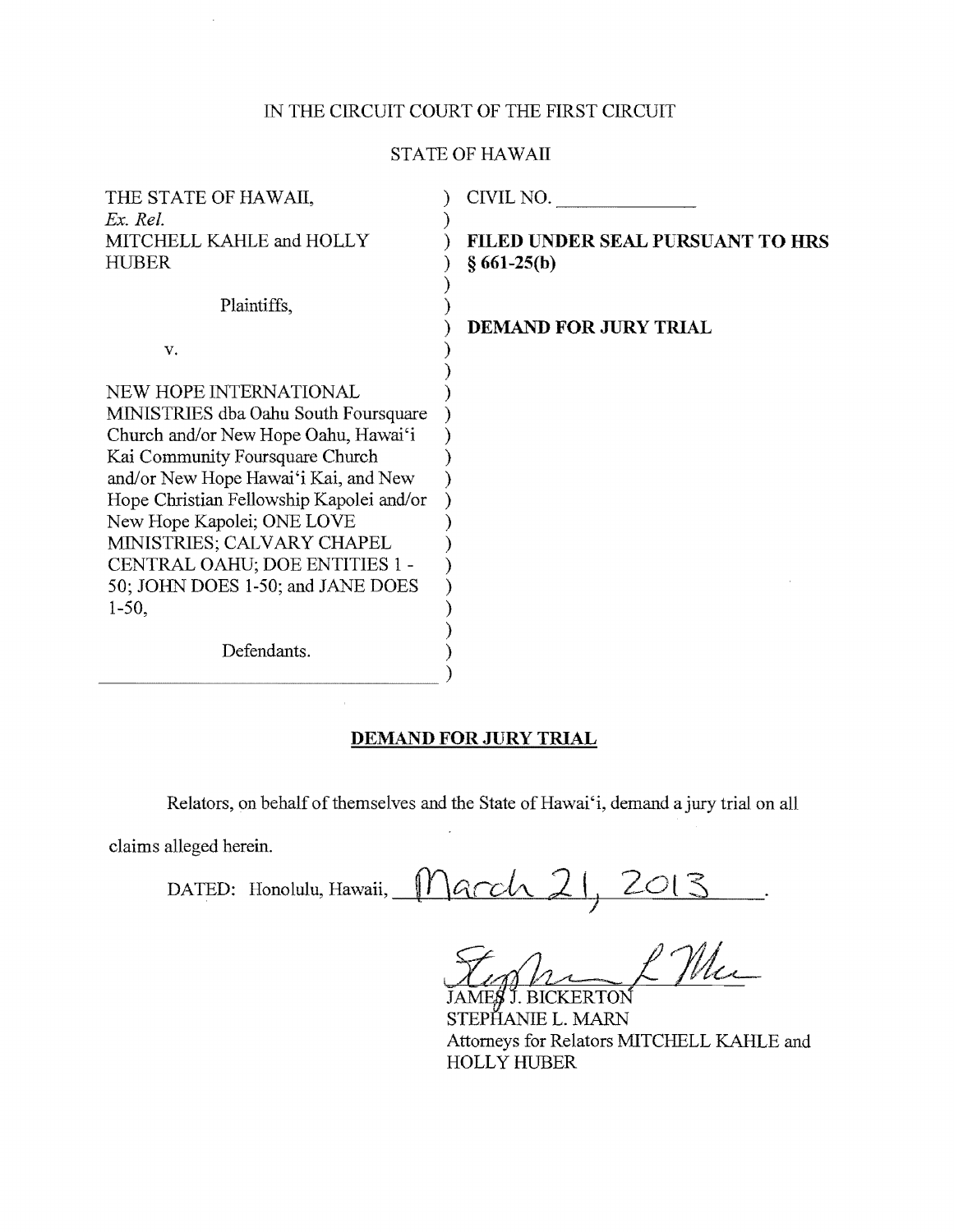## IN THE CIRCUIT COURT OF THE FIRST CIRCUIT

## STATE OF HAWAII

| THE STATE OF HAWAII,                     | CIVIL NO.                        |
|------------------------------------------|----------------------------------|
| Ex Rel                                   | (Other Civil Action)             |
| MITCHELL KAHLE and HOLLY                 |                                  |
| HUBER,                                   | FILED UNDER SEAL PURSUANT TO HRS |
|                                          | $§ 661-25(b)$                    |
| Plaintiffs,                              |                                  |
|                                          |                                  |
| v.                                       | <b>SUMMONS</b>                   |
| NEW HOPE INTERNATIONAL                   |                                  |
| MINISTRIES dba Oahu South Foursquare     |                                  |
| Church and/or New Hope Oahu, Hawai'i     |                                  |
| Kai Community Foursquare Church          |                                  |
| and/or New Hope Hawai'i Kai, and New     |                                  |
| Hope Christian Fellowship Kapolei and/or |                                  |
| New Hope Kapolei; ONE LOVE               |                                  |
| MINISTRIES; CALVARY CHAPEL               |                                  |
| CENTRAL OAHU; DOE ENTITIES 1 -           |                                  |
| 50; JOHN DOES 1-50; and JANE DOES        |                                  |
| $1-50,$                                  |                                  |
|                                          |                                  |
| Defendants.                              |                                  |

## **SUMMONS**

#### TO THE ABOVE-NAMED DEFENDANTS:

------------------------)

You are hereby summoned and required to file with the court and serve upon Relators' attorneys, Bickerton Lee Dang & Sullivan, whose address is 745 Fort Street, Ste. 801, Honolulu, Hawaii 96813, an answer to the Complaint which is herewith served upon you, within twenty (20) days after service of this summons upon you, exclusive of the date of service. If you fail to do so, judgment by default will be taken against you for the relief demanded in the Complaint.